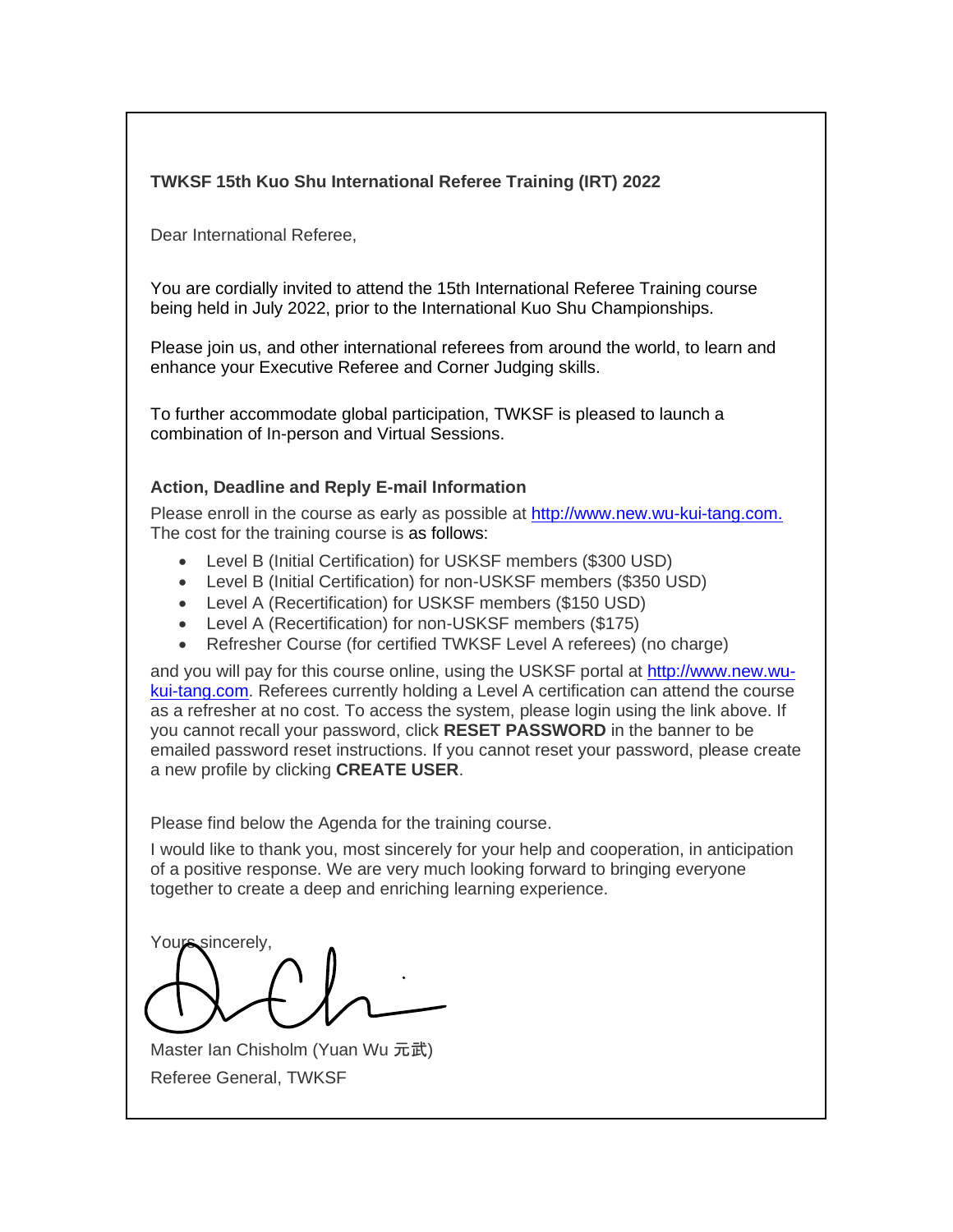## **The World Kuo Shu Federation**

International Referee Training Course (IRT)

June 25 & July 16, 2022 – Virtual Sessions

July 28 & 29, 2022 – In-person Sessions at Delta Hotels Baltimore Hunt Valley, Maryland, USA

**Online Session 1: Saturday, June 18: National Judge Certification (included as a mandatory training component for International Referee Certification) – Internal and External Forms Judging, Light Contact Sparring Refereeing, and Taijiquan Push Hands Judging (Virtual Session)**

9:00am EDT – 4:00pm

**Online Session 2: Saturday, June 25: Module 1 – Area, Equipment, Referee and Corner Judge Descriptions, Hand Signals (Virtual Session)**

9:00am EDT – Welcome, Introductions and Objectives

9:30 – Full Contact (Lei Tai) Rules and Regulations - Theory

10:00 – Full Contact (Lei Tai) Area, Equipment, Executive Referee Corner Judge **Descriptions** 

10:30 – Full Contact (Lei Tai) Commands and Hand Signals Session

11:30 – 11:45 Short Break

11:45 – Full Contact (Lei Tai) Commands and Hand Signals – Practical

12:45 - Assessment

1:00pm – Close

#### **Week of June 27: Module 2 - Lei Tai Scoring (Online Self-study)**

- Materials available online
- Self-assessment exercise online

**Week of July 4: Module 3 - Administration, Medical Forms & Requirements (Online Selfstudy)**

- Materials available online
- Self-assessment exercise online

#### **Online Session 3: July 16: Review of Modules 2&3 and Module 4 – Creating a Match Order (Virtual Session)**

9:00am EDT – Summary and Opening Remarks

9:30 – Full Contact (Lei Tai) Creating a Match Order – Theory